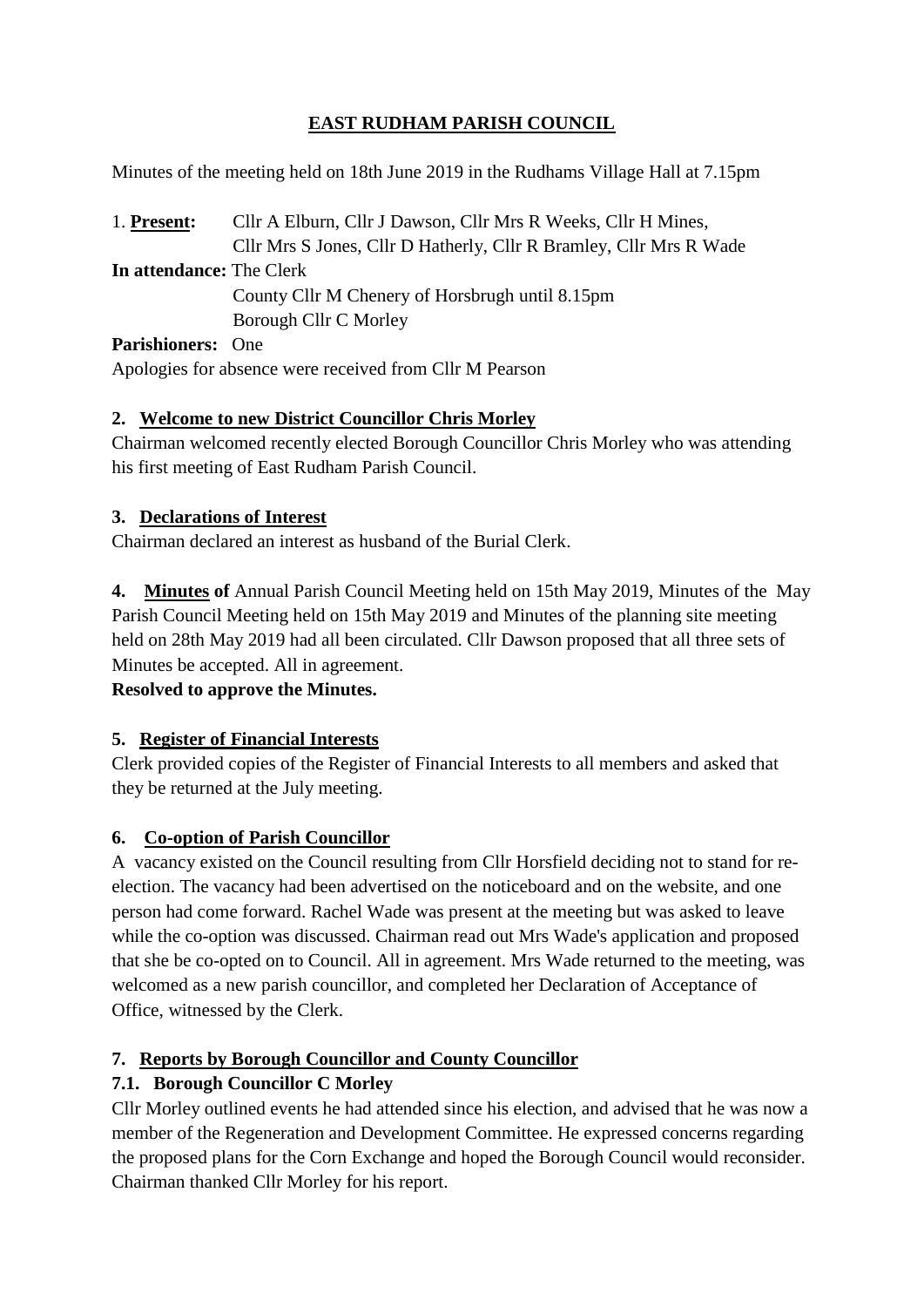## **7.2. County Cllr M Chenery of Horsbrugh**

Cllr Chenery reported that he had stepped down as Chairman of the Norfolk Health and Scrutiny Overview Committee but was still a committee member. He was now the Chairman of the Norfolk Records and Archives, was still on the Norfolk Rail Group, and was now a Champion for Dementia and Learning Disabilities. He advised that he still had £4000 available to be used by parishes within his ward towards the cost of parish partnership scheme projects.

Chairman thanked Cllr Chenery for his report.

#### **8. Updates on recent items**

#### **8.1. Jack's Lane Windfarm Community Fund**

Cllr Bramley advised that he would be attending a meeting on 19th June.

#### **8.2. SAM2 sign**

Cllr Mines said the sign had been moved from the Groveside site to the South side of the green. The data obtained from the Groveside site was very similar to that obtained when the sign was previously at that site. The highest speed recorded was 80mph, and 49% of vehicles had exceeded the 30mph speed limit. Cllr Mines advised that the highest speeds are recorded at the Groveside site. Cllr Dawson suggested that gates or additional speed limit signs might be beneficial. Cllr Mines said that vital evidence on vehicle movements could be obtained from the SAM2 sign when it is sited at the South side of the Green.

#### **8.3. Defibrillator**

An email received from Cllr Pearson was presented. Cllr Wade advised that a key was now held at the Coffee Shop to reset the defibrillator.

### **8.4. Mobile post office**

Chairman said that the mobile post office was being well used.

### **8.5. Traffic problems in Station Road**

Cllr Mines said that the overhanging lavender outside Lockinge was presenting visibility problems for vehicles turning into Station Road. The lavender was also making it difficult for pedestrians as it reduced the width of the footway. All in agreement for a letter to be sent to Lockinge asking for the lavender to be cut back to the railings.

#### **8.6. Sponsored seat in Cemetery**

Chairman read out a letter received from the potential sponsor of the Cemetery seat who advised that a composite seat was not acceptable. Chairman asked members to vote on whether to accept the original offer of a stainless steel seat. Seven in favour: one against. Chairman to contact the sponsor and advise that Council would be happy to accept the donation of the stainless steel seat.

#### **8.7. Back Lane/Eye Lane junction**

Chairman advised that he was pursuing this matter with Highways.

### **8.8. Overhanging boughs on A148**

Chairman advised that he had spoken with Adam Neave who had advised the landowner of their discussion. It was understood that in order to resolve the problem of the overhanging boughs from the Reading Rooms to the bus shelter, traffic control measures would be required.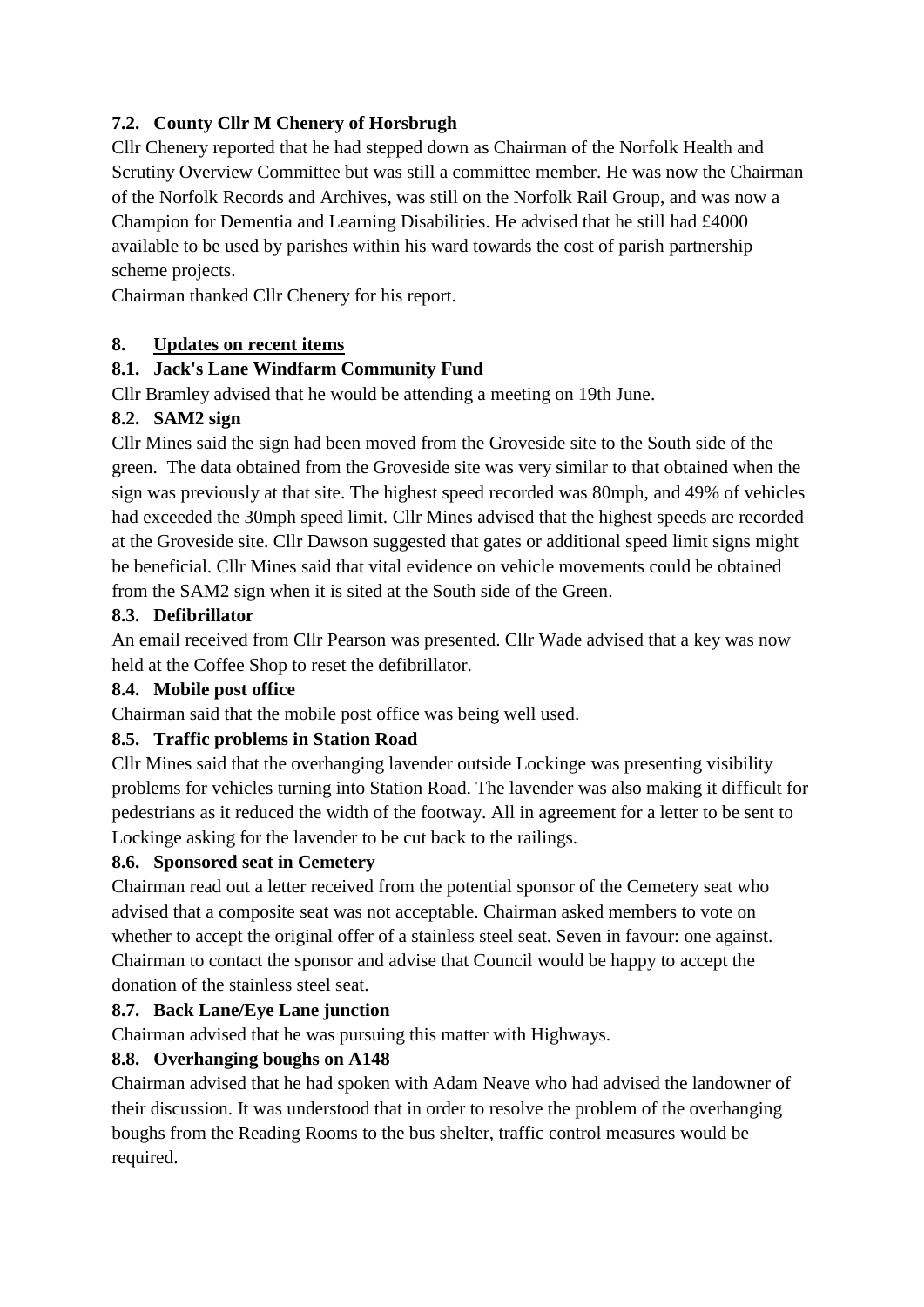### **8.9. Ultimate Workforce - grounds maintenance costings**

Chairman said that costings would be obtained in time for the January budget meeting.

## **9. Planning matters**

### **9.1. Planning applications for consideration**

**19/00951/LB** Anchorage House, Broomsthorpe Road

Listed Building Application for reroofing existing house with natural slate, modified valley and parapet gutter detailing and removal of west elevation monopitch roof and formation of two hips.

Recommendation: support

## **9.2. Planning decisions**

**19/00738/F** Andante, Broomsthorpe Road

Removal of existing conservatory and proposed replacement rear extension Application permitted, delegated decision, dated 12th June 2019

## **9.3. Other planning matters**

**9.3.1.** CPRE - Rural Housing Conference at Dereham 6th Sep 9.30-1.45

## **10. Financial matters and authorisation of payments**

|                                                | 10.1. Balances at 1st June 2019 |                                                                             |          |
|------------------------------------------------|---------------------------------|-----------------------------------------------------------------------------|----------|
| Investment Ac                                  |                                 |                                                                             | 583.70   |
| <b>Business Premium Ac</b>                     |                                 |                                                                             | 9.65     |
| Community Ac                                   |                                 |                                                                             | 16117.18 |
|                                                | Unpresented cheques             |                                                                             |          |
| 101671                                         | 28.60                           |                                                                             |          |
| 101677                                         | 50.00                           |                                                                             |          |
|                                                |                                 | <b>Total funds</b>                                                          | 16631.93 |
| 10.2. Receipts                                 |                                 |                                                                             |          |
| <b>DC</b> R Wade (donation from May Day event) |                                 |                                                                             | 102.83   |
| DC HMRC (repayment of VAT)                     |                                 |                                                                             | 156.49   |
| <b>DC</b> R Wade (newsletter adverts 2018)     |                                 |                                                                             | 48.00    |
| <b>DC</b> R Wade (newsletter adverts 2019)     |                                 |                                                                             | 48.00    |
| 10.3. Payments                                 |                                 |                                                                             |          |
|                                                |                                 | Clerk sought authorisation for the following payments:                      |          |
|                                                |                                 | K& M Lighting Services Ltd (streetlight maintenance Jun '19)                |          |
| 23.83 VAT 4.77                                 |                                 | Total                                                                       | 28.60    |
| I Woods (Clerk's salary Jun '19)               |                                 |                                                                             | 247.75   |
|                                                |                                 | This authorisation was granted, cheques signed by Chairman and Cllr Dawson. |          |

## **Resolved to approve the payments.**

# **10.4. Other financial matters**

# **10.4.1. Direct debit to SSE**

Chairman said that due to a technology problem the incorrect number of units had been used when calculating the bill for the period 2 May to 3 June resulting in Council receiving an incorrect bill. A replacement bill will be issued when the problem has been rectified.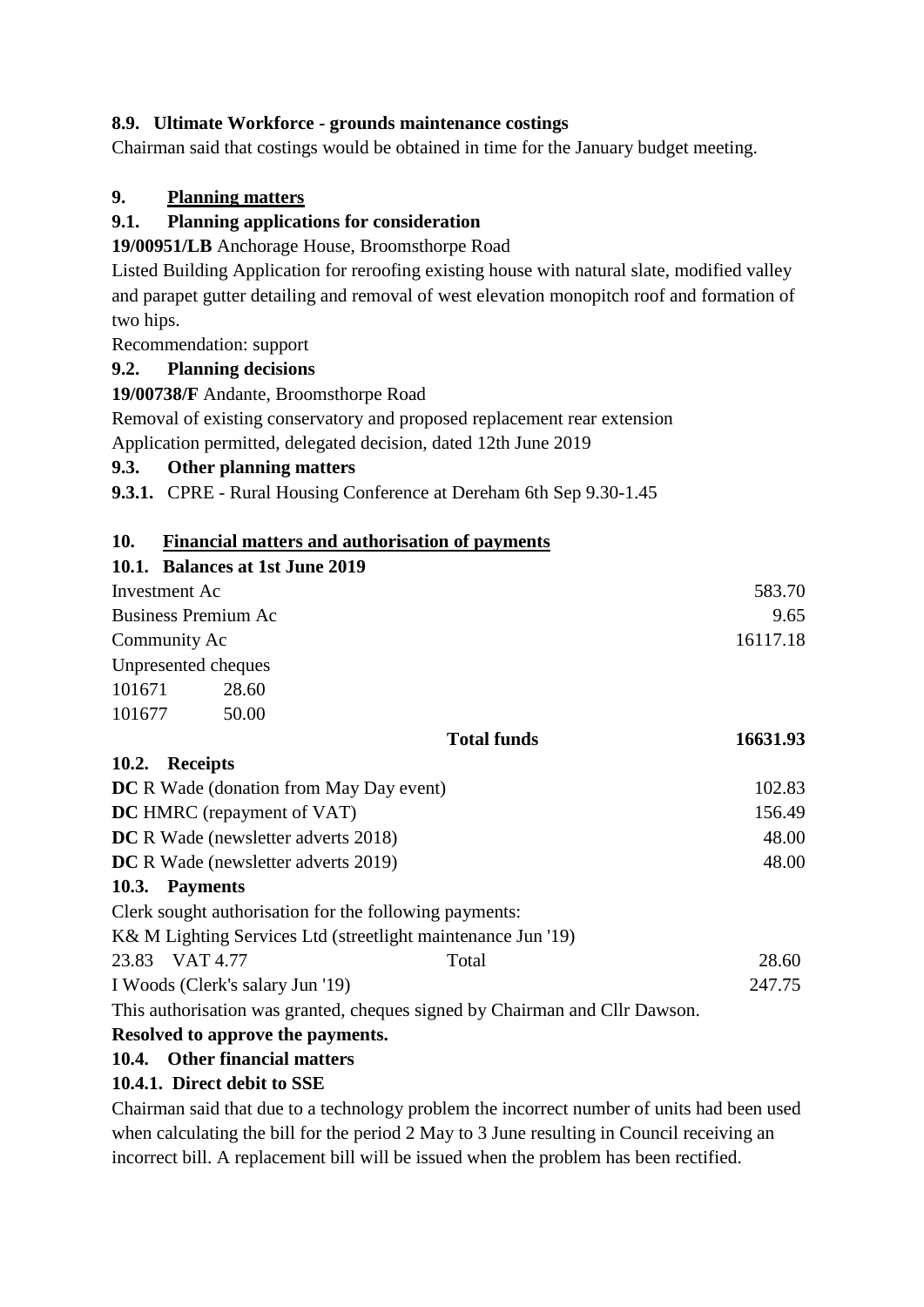## **11. Items from Borough Council**

## **11.1. British Cycling championships - road closures 27th June, 30th June**

### **11.2. Litter picking kits**

Borough Council have offered free litter-picking kits to those parishes who regularly hold such events. Council have accepted the offer of free kits.

# **12. Items from County Council**

### **12.1. Visit from Highway Rangers**

The Highway Rangers will be visiting East Rudham in July. Chairman to provide Clerk with a list of actions for the Rangers.

## **12.2. Parish partnership Scheme 2020/21**

Council have been invited to put forward Highways-related projects to receive 50% funding. Chairman advised that one project currently being considered is fencing of part of the Green from the post box to the telephone box, although applying for funding via a Lottery grant for this had been discussed.

## **13. Items from Norfolk ALC and SLCC**

## **13.1. Weekly newsletters**

Emails forwarded to all members of Council.

### **14. Items from Police**

### **14.1. Newsletter**

For the folder.

### **14.2. Scam alerts**

For the website.

### **15. Items regarding Open Spaces**

# **15.1. Weekly inspections of play park**

Cllr Mines had carried out the inspections and did not find any problems with the equipment. A problem concerning the entrance gate had been rectified by the Chairman. Cllr Hatherly to carry out the inspections until the July meeting.

# **15.2. Bus shelter on A148 opposite Village Green**

Litter from the bus shelter is accumulating in the garden of the Manor and the provision of a litter bin is being considered. Concerns were expressed as to where the bin could be sited and since only one litter bin per parish is emptied free of charge, enquiries will be made to find out how much it would cost to empty a second bin.

# **15.3. Overgrown bank between Groveside and the Green**

Action for the Rangers.

# **15.4. Dead tree in School Road**

A branch from a dead tree in School Road is potentially a safety hazard. The dead tree is within West Rudham parish so a letter will be sent to West Rudham Parish Council.

### **15.5. Neighbourhood Watch**

Cllr Bramley raised the possibility of organising a Neighbourhood Watch scheme in all or part of the parish. To gauge interest a poster will be displayed on the noticeboard.